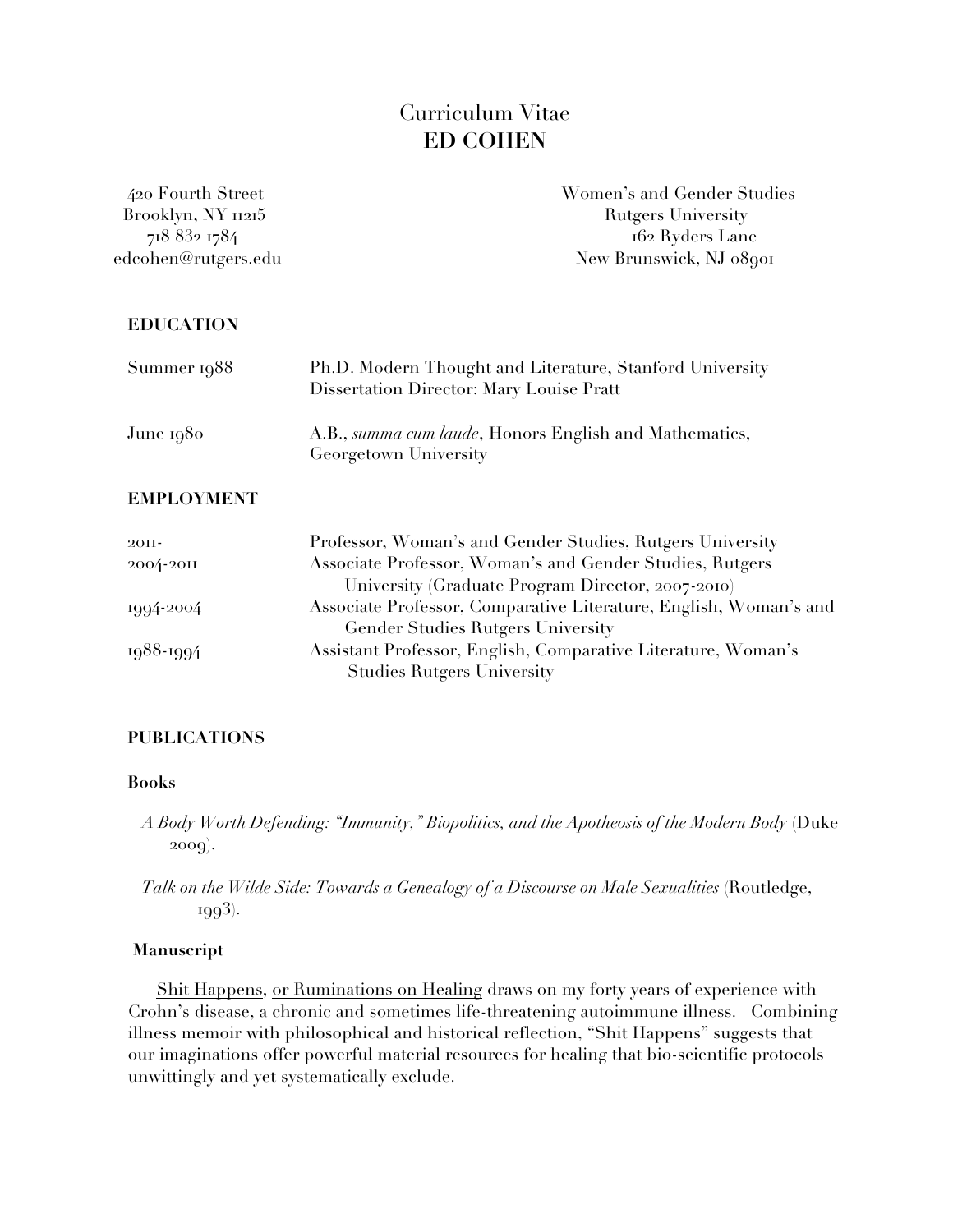# **Articles**

- "Dare to Care: Between Stiegler's Mystagogy and Foucault's Aesthetics of Existence," Special Issue: Stiegler and Aesthetics, ed. Arne deBoever, *Boundary 2* (forthcoming 2015)
- "Live Thinking, or the Psychagogy of Michel Foucault," *Differences* 25:2 (2014)
- "Gut Wisdom." *Somatosphere*. Winter 2013 (http://somatosphere.net/)
- "Human Tendencies." Special Issue: "Bio/Zoo," *e-misférica* 10.1 (http://hemisphericinstitute.org/hemi/en/e-misferica) Winter 2013
- "The Paradoxical Politics of Viral Containment," Special Issue "Species," co-edited Jasbir Puar and Julie Livingston, *Social Text* 106 (Spring 2011).
- "The Courage of Curiosity, or the Heart of Truth," Special Issue "Honoring Eve," coedited Erin Murphy and Keith Vincent *Criticism* 52:2 (Spring 2010).
- "AIDS," co-authored with Julie Livingston *Social Text 100*, 27:3 (2009), 39-42.
- "A Body Worth Having, or A System of Natural Governance," *Theory, Culture, and Society* 25:3 (May 2008).
- "Immune Communities, Common Immunities," *Social Text* 95 (March 2008).
- "The Placebo Disavowed, or Unveiling the Bio-Medical Imagination," *Yale Journal for Humanities in Medicine.* (2006)
- "Hyding the Subject? The Antinomies of Masculinity in *The Strange Case of Dr. Jekyll and Mr. Hyde*," *Novel* 37:1/2 (Fall 2004)
- "Myself as an Other: Autoimmunity and 'Other' Paradoxes," *Medical Humanities* 30:1 (June 2004).
- "Emplotting Immunity: Inscribing Defense in the Biomedical Imagination," *Queen: A Journal of Rhetoric and Power* 4:1 (Fall 2003).
- "Metaphorical Immunity: A Case of Bio-Medical Fiction," *Literature and Medicine* 22:2 (Fall 2003).
- "Poesis, Autopoesis, Autopoethics," *Culture Machine* 3 (2001).
- "Confession of a Pseduo-Victorianist, Or How I Fell Ass-backwards into a Period," *Victorian Culture and Society* 27:2 (1999).
- "The Double Lives of Man: Narration and Identification in Late Nineteenth-Century Representations of Ec-Centric Masculinities," *Victorian Studies* 36:4 (1993).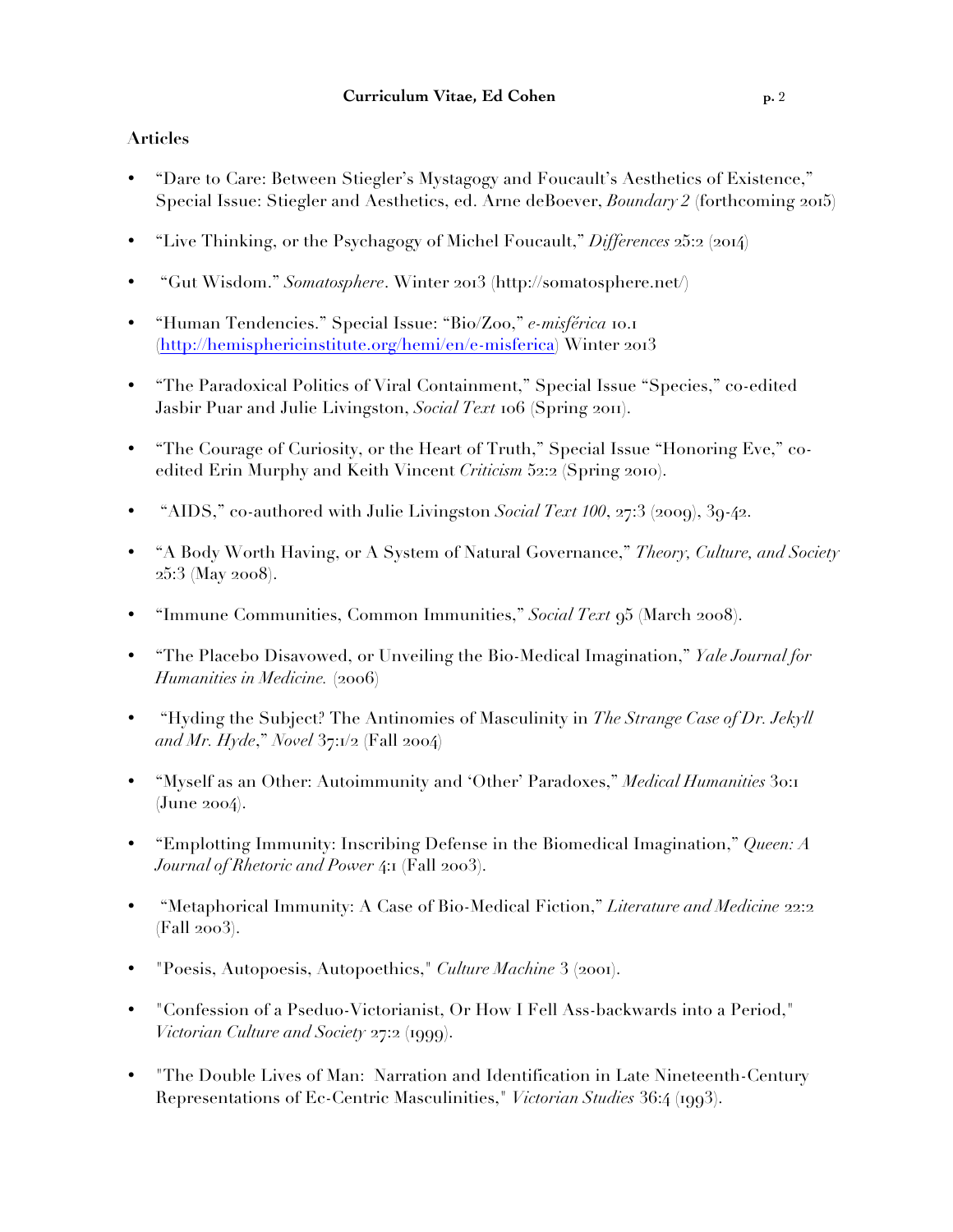# **Articles (continued**)

- "Typing Wilde," *Yale Journal of Law & the Humanities* 5:1 (1993).
- "Laughing in Earnest: The Trying Context of Wilde's Trivial Comedy," *LIT* 3 (Fall 1991).
- "Are We (Not) What We Are Becoming? 'Gay' 'Identity,' 'Gay Studies,' and the Disciplining of Knowledge," *Engendering Masculinity: The Question of Male Feminist Criticism,* eds. J. Boone and M. Caden (Routledge, 1990). Expanded for *Knowledge: Disciplinarity and Beyond*, eds. E. Messer-Davidow, D. Shumway and D. Sylvan (University of Virginia Press, 1993).
- "Legislating the Norm: From Sodomy to Gross Indecency," *South Atlantic Quarterly* 88: 1 (Winter 1989). Reprinted in *Displacing Homophobia*, eds. R. Butters, J. Clum, and M. Moon (Duke University Press, 1989).
- "The 'Hyper-real' vs. The 'Really Real': If European Culture Critics Stop Making Sense of American Culture Can We Still Dance?" *Cultural Studies* 3: 1 (Winter 1989).
- "Foucauldian Necrologies: 'Gay' 'Politics'? Politically Gay?" *Textual Practice* 2: 1 (Spring 1988).
- "Writing Gone Wilde: Homoerotic Desire in the Closet of Representation," *PMLA*, 105: 5 (October 1987).
- "(R)evolutionary Scenes: The Body Politic and the Political Body in Henry Maudsley's Nosology of Masturbatory Insanity," *Nineteenth Century Contexts* 11: 2 (Fall 1987).
- "Tom Wolfe and the Truthmonitors: A Historical Fable," *Clio: A Journal of Literature, History and the Philosophy of History* 16: 1 (Fall 1986).

# **Chapters in Edited Books**

- "Vers Un Nouveau Savoir-Vivire," in Bernard Stiegler, ed. *Digital Studies: Organologie des Savoirs et Technologies de la Connaissance* (Paris: Collection du Nouveau Monde Industriel, 2014.
- "Imagining Immunity," in Peter Rudnytsky and Rita Charon, eds. *Psychoanalysis and Narrative Medicine* (Albany: SUNY Press, February 2008).
- "Figuring Immunity: Towards the Genealogy of a Metaphor," in *Singular Selves: Historical Issues and Contemporary Debates in Immunology*, ed., Alberto Cambrosio and Ann Marie Moulin (Elsevier, 2000).
- "Posing the Question: Wilde, Wit, and the Ways of Man," in *Performance and Cultural Studies*, ed. Elin Diamond (Routledge, 1995).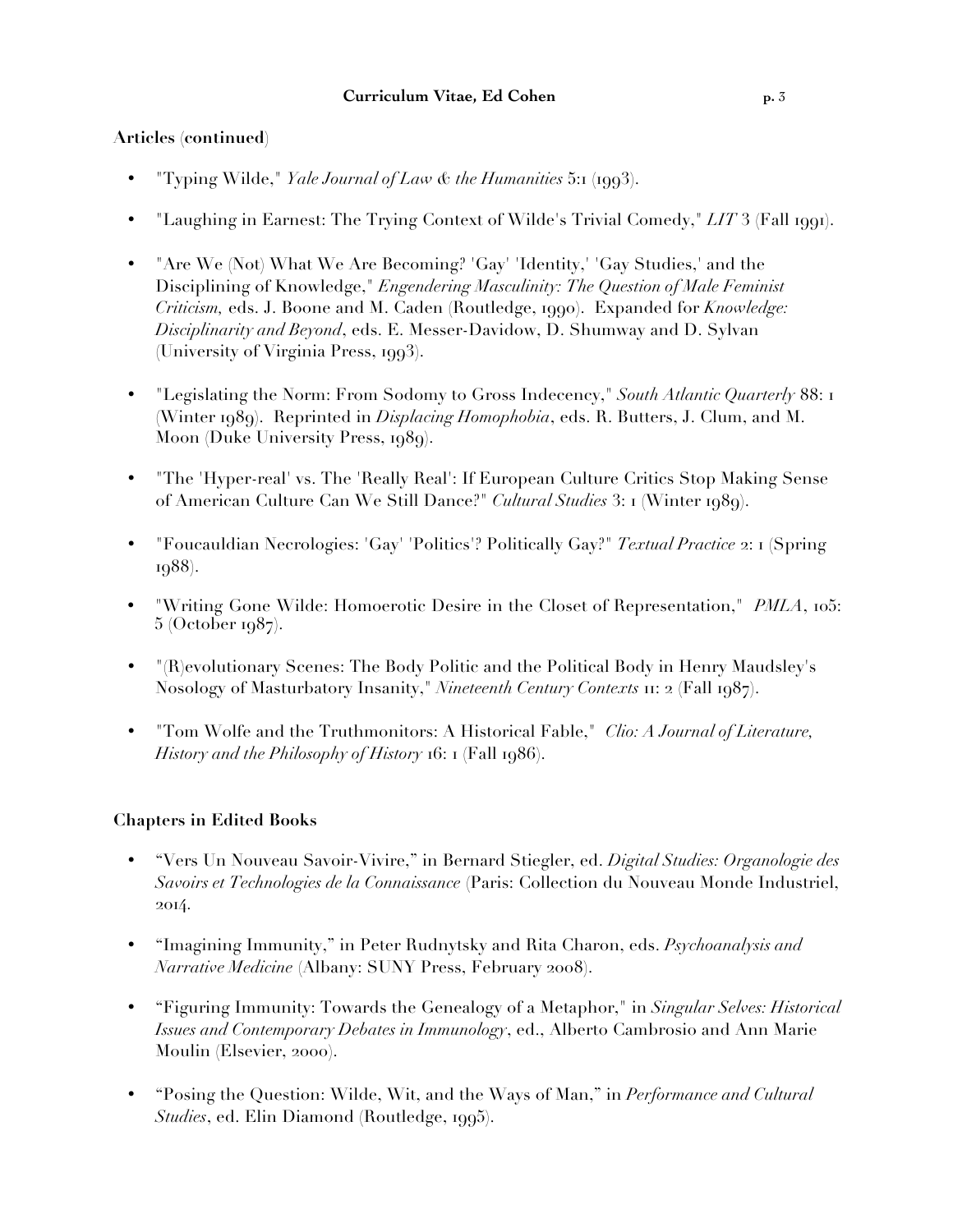#### **Chapters in Edited Books (continued)**

- "The Double Lives of Man: Narration and Identification in Late Nineteenth-Century Representations of Ec-Centric Masculinities," reprinted in *Cultural Politics and the Fin de Siècle*, eds. Sally Ledger and Scott McCracken (Cambridge UP, 1994).
- "Constructing Gender: (T)Reading for My Life," *The Columbia History of the American Novel*, ed. Emory Elliott (Columbia UP, 1991).
- "Who Are 'We'? 'Gay' 'Identity' as Political (E)Motion," *Inside Out: Lesbian Theories, Gay Theories*, ed. Diana Fuss (Routledge, 1991).
- "Writing Gone Wilde: Homoerotic Desire in the Closet of Representation," reprinted in *Critical Essays on Oscar Wilde*, ed. Reginia Gagnier (Macmillan, 1991); in *Fin de Siecle*, ed. Lyn Pykett (Longman, 1995); and in *Oscar Wilde: New Century Views*, ed. Jonathan Freedman (Prentice Hall, 1996).

#### **PRESENTATIONS**

#### **Keynote Addresses**

- "Psychagogy for a the Digital Epoch, or The Art of Living Transductively: Towards a New Savoir Vivre." Entretiens pour une Nouvelle Monde Industriel, Institute pour Recherche et Innovation. Centre Pompidou, Paris. December 2012
- "Human Tendencies," Practicing Theory Conference, ASCA, University of Amsterdam, March 2011.
- "Paradoxical Politics of Viral Containment," Cycles Conference, Women's and Gender Studies, Stony Brook University, March 2010.
- "The Courage of Curiosity, or the Heart of Truth," "Honoring Eve" Conference, Boston University November 2009.
- "Theory Then," "Theory Now" Conference, University of Bergen, Norway, May 2009.
- "Healing as Metaphor," Grand Rounds, Program in Medical Humanities, George Washington Medical School, October 2007.
- "A Body Worth Defending," "Invisible Enemies": The Cultural Meaning of Infection and the Politics of 'Plague'" Conference, University of Zurich, September 2005.
- "A Body Worth Defending," Making Sense of Health, Illness, and Disease Conference, Oxford University, June 2005.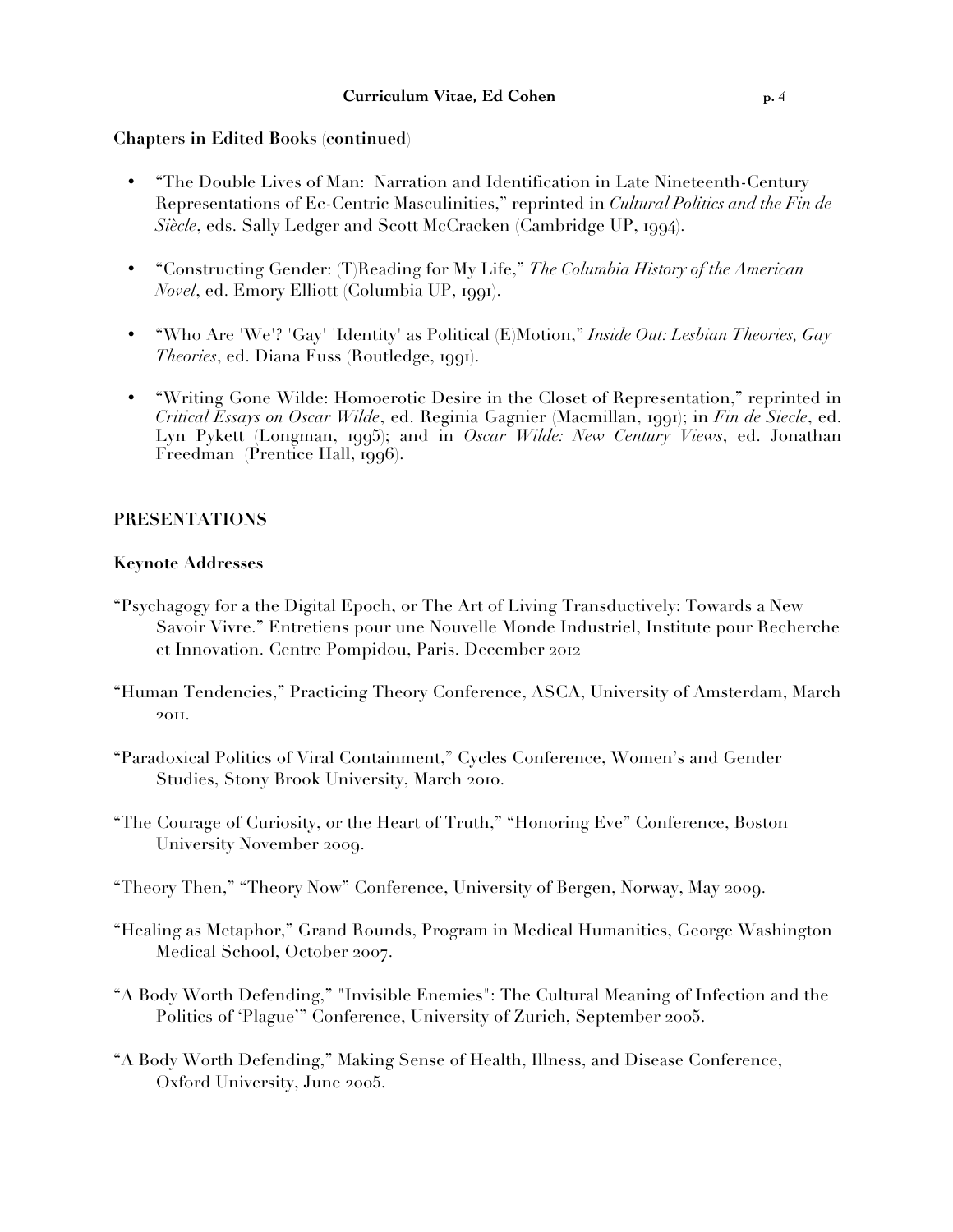#### **Keynote Addresses (continued)**

- "Healing as Metaphor," Psychoanalysis and Narrative Medicine Conference, University of Florida, February, 2004.
- "Healing as Metaphor," Grand Rounds, Program in Narrative Medicine, Columbia University Medical School, December 2003.
- "News Notes," Minority Voices Conference, University of Warwick, May 1997.
- "Constructing Gender: (T)Reading for My Life," "The Construction of Gender and Sexuality" Conference, Tulane University, October 1991.
- "In the Mood: Theoretical (E)motions/Political Movements," "ACT: Activism Collides With Theory" Conference, Cultural Studies Program, The Graduate Center, City University of New York, April 1992
- "Constructing Gender: (T)Reading for My Life," "Homotextualities" Conference, Department of Comparative Literature, SUNY-Buffalo, October 1991.

#### **Invited Lectures**

- "Savoir Vivre, or Life's Knowledge," International Seminar on Interdisciplinarity, University of Sao Paulo, Brazil, October 2013
- "If Immunity Doesn't Exist is it Still Real? Or Vital Paradox," Institute d'Histoire et de la Philosophie de Sciences et Techniques, Sorbonne, Paris. March 2012
- "Appreciate Your Genius," California Institute for the Arts, October 2011.
- "Paradoxical Politics of Viral Containment," Invited Lecture, Goldsmith's College, University of London, March 2010.
- "A Body Worth Defending," New York Academy of Medicine, January 2010.
- "The Defensive Nature of the Modern Body," Invited Lecture, Center for the Study of Gender & Sexuality, New York University, October 2009.
- "Sex Talk," Invited Lecture, Department of English, SUNY Stony Brook, March 2006.
- "Incorporating Immunity," Invited Lecture Department of Communications and Art History, McGill University, April 2005.
- "My Self as an Other: On Autoimmunity and Other Paradoxes," Invited Lecture, Program in Women's Studies, The Graduate Center, City University of New York, November 2004.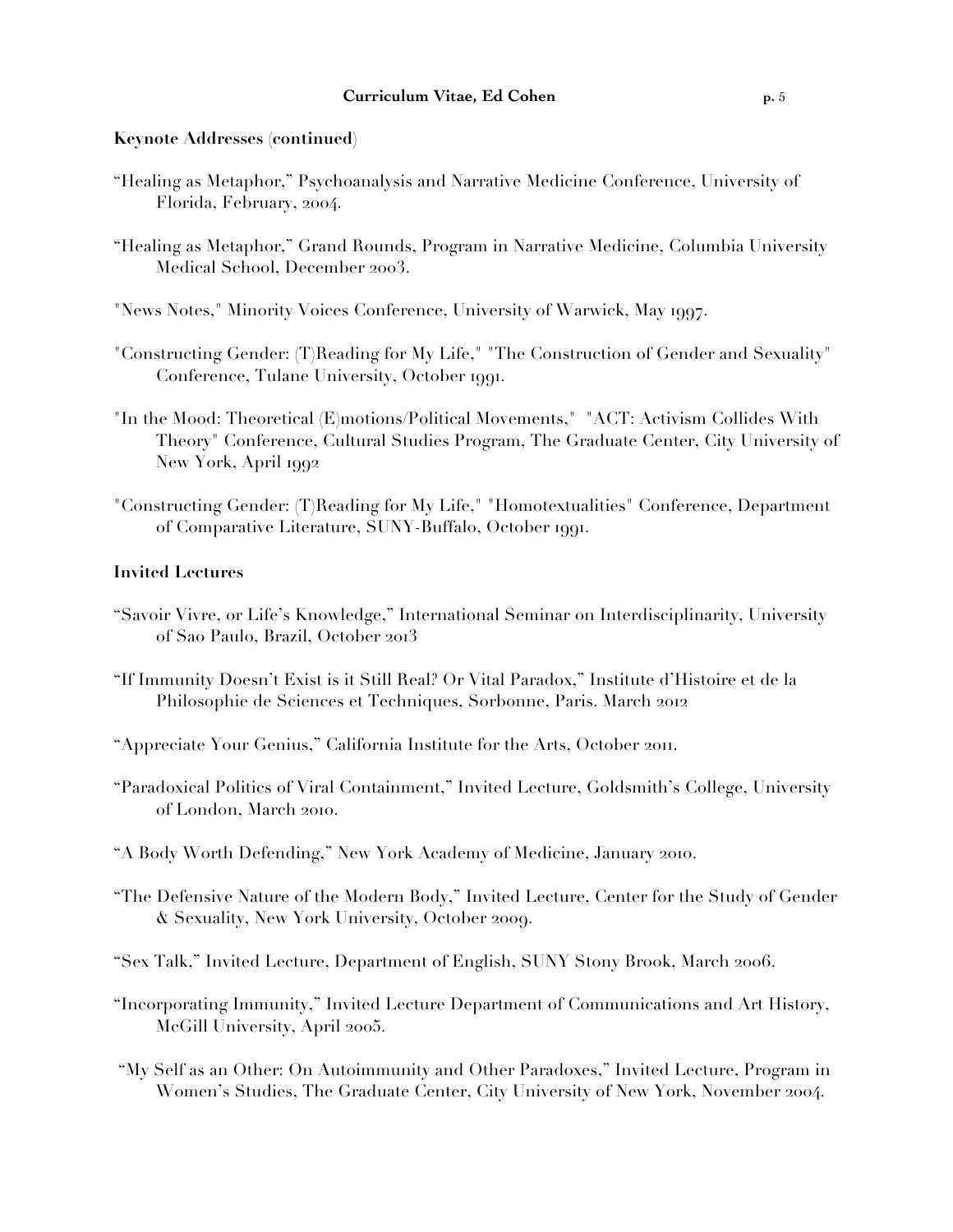#### **Invited Lectures (continued)**

- "Imagining Immunity," Invited Lecture, University of California, Riverside. May 2001.
- "Incorporating Immunity," Center for the Study of Gender and Sexuality, New York University, April 2000.
- "Poesis, Autopoesis, Autopoethics," Invited Lecture, Tulane University, March 1999.
- "The Body is Not a Defensible Boundary," Invited Lecture, University of Southampton, May 1997.
- "The Double Lives of Man," English Department, Drew University, October 1993.
- "Immune Communities/Common Immunities," New York Institute for the Humanities, March 1993.
- "The Double Lives of Man," English Department, Carnegie-Mellon University, February 1993.
- "The Double Lives of Man," English Department, University of California at Santa Barbara, January 1993.
- "The Double Lives of Man," Department of English, The Graduate Center, City University of New York, May 1992.
- "Constructing Gender: (T)Reading for My Life," Department of Comparative Literature, The Graduate Center, City University of New York, December 1991.
- "Typing Wilde: "Representing Masculinity in the Newspaper Accounts of Wilde v. Queensberry," Victorian Studies Colloquium, Center for Literary and Cultural Studies, Harvard University, November 1991.
- "Urban Seens: London's Imaginary Geographies in the late 19th-Century," "Imaginary London" Colloquium, Women's Studies Program, Johns Hopkins University, March 1991.

## **Conference Papers**

- "On Rumination: Thinking Through the Brain in the Gut," Brains, Maps, Rhythms Conference, Amsterdam School for Cultural Analysis, March 2014
- "Paradoxical Politics of Viral Containment," Articulations Conference, Amsterdam School for Cultural Analysis, March 2010.
- "Healing as Metaphor," Inside Knowledge Conference, Amsterdam School for Cultural Analysis, March 2007.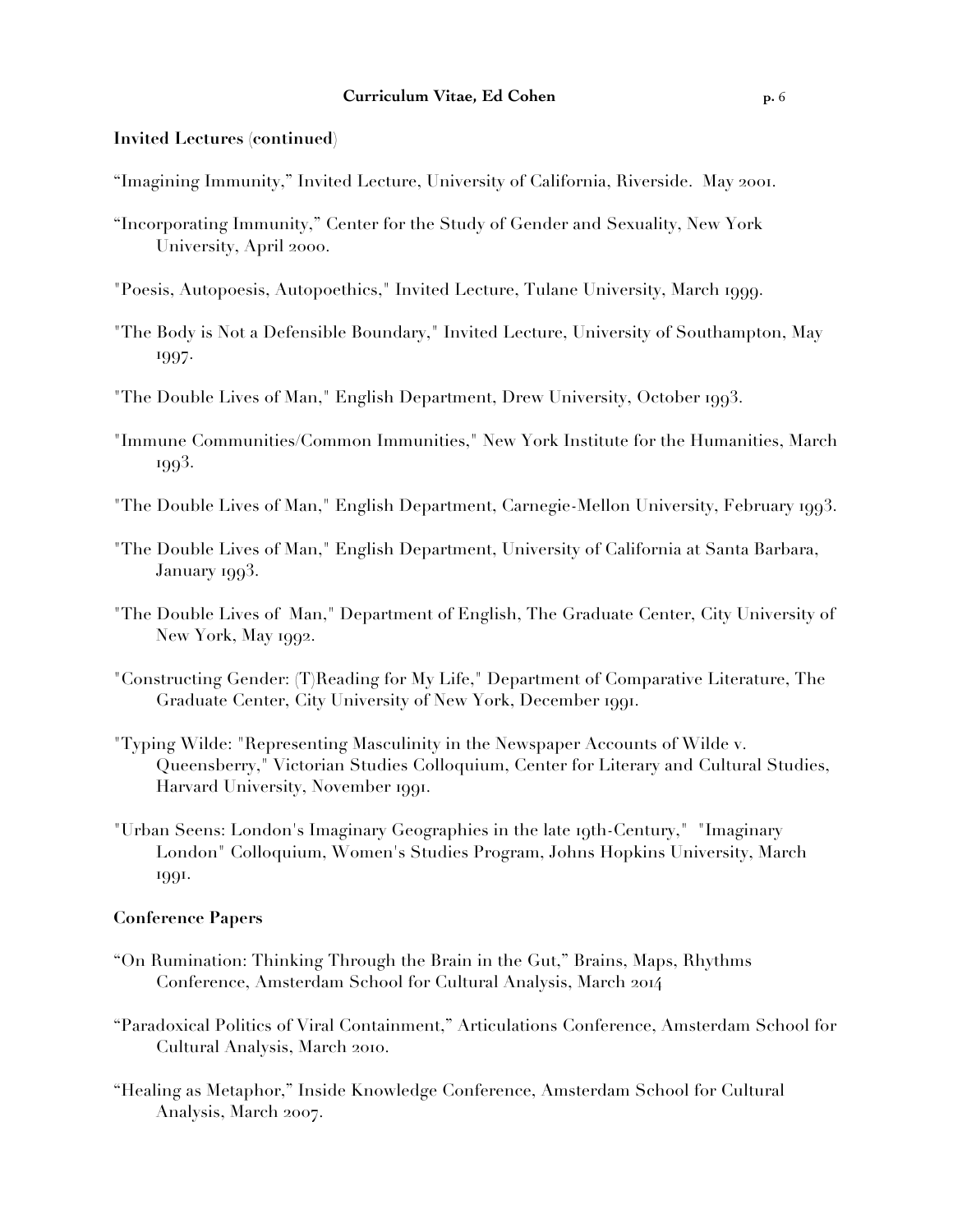"The Inheritance of Inheritance," Society for Science, Literature, and the Arts, New York City, November 2006.

- "Immune Communities, Common Immunities," European Social Science History Conference, Amsterdam, March 2006.
- "Turning the Outside In: Claude Bernard's "Milieu Intérieur" and the Biopolitics of Biomedicine." Division on the Comparative Studies in Romanticism and the Nineteenth Century, Modern Language Association, December 2004.
- "My Self as an Other: On Autoimmunity and Other Paradoxes," Society for Literature and Science, Paris, June 2004.
- "My Self as an Other: On Autoimmunity and Other Paradoxes," Identities and Alterities Conference, Amsterdam School for Cultural Analysis, March 2004.
- "Contagion and the Nation," American Studies Association Panel, October 2003.
- "Emplotting Immunity." Narrative Conference, University of California, Berkeley, April 2003.
- "Turning the Outside In: Claude Bernard's 'Milieu Interieur' and the Bio-politics of the Biomedical Imagination," Southern Association for the History of Medicine and Science, Duke University, February 2003.
- "Incorporating Immunity," Institute for Research On Women, Rutgers University, October 1999.
- "Poesis, Autopoesis, Autopoethics," Modern Language Association, December 1998.
- "Poesis, Autopoesis, Autopoethics," Cross Cultural Poetics Conference, University of Minnesota, October 1997.
- "The Body Is Not a Defensible Boundary: On Autoimmunity and Other Paradoxes," Literature and Science Division Panel, Modern Language Association, December 1996.
- "Plotting Sex, Identity F/X," Prose Division Panel, Modern Language Association, December 1996.
- "Pop Culture/Queer Culture I & II," Popular Culture Division Panel, Modern Language Association, December 1994.
- "Healing Narratives," Popular Culture Division Panel, Modern Language Association, December 1993.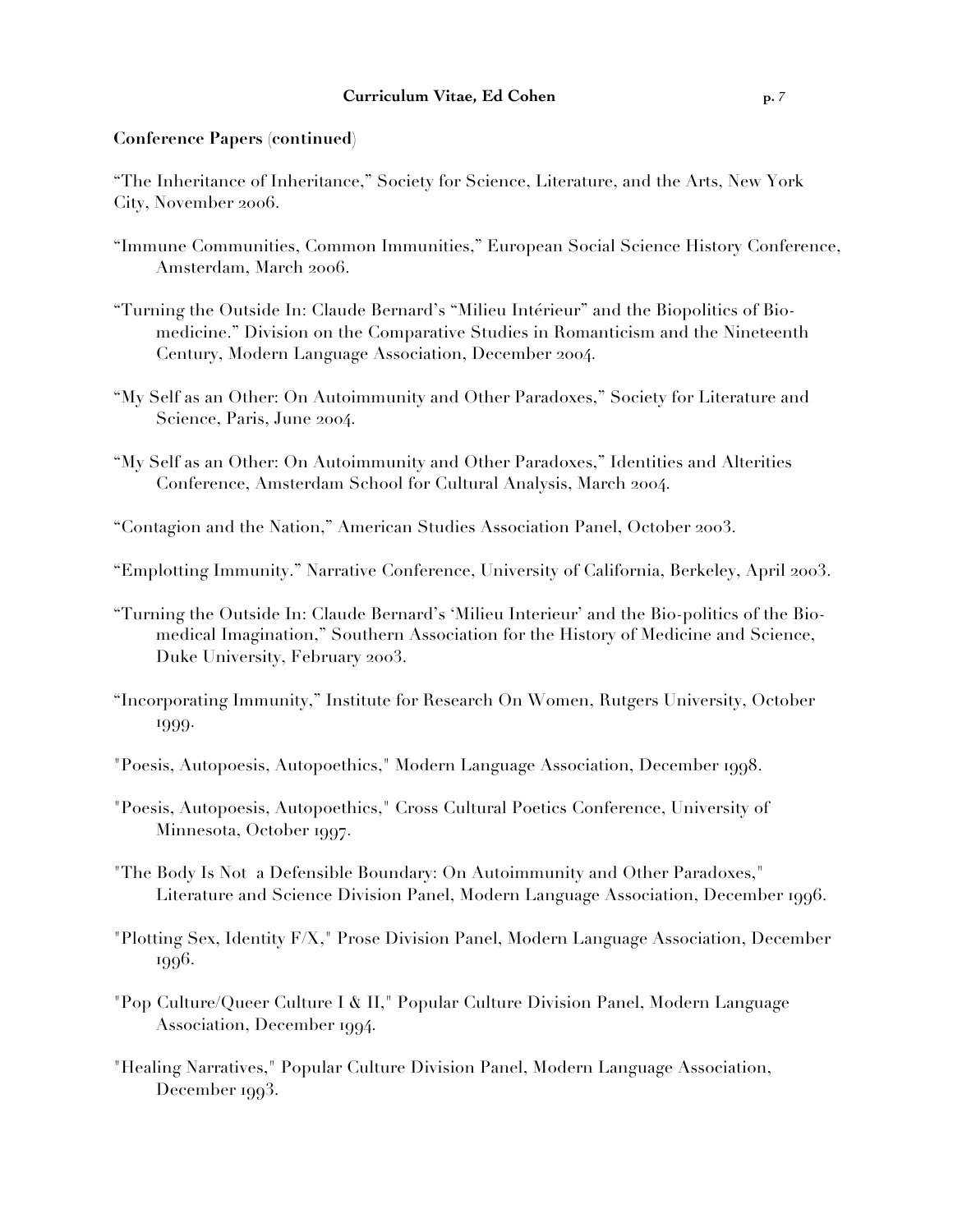#### **Conference Papers (continued)**

- "Posing the Question: Wilde, Wit and the Ways of Man," Drama Division Panel, "Performance in Cultural Studies," Modern Language Association, December 1992.
- "Theorizing the Social (W)hole; or, Taking Politics Personally," "Cultural Studies and New Theories of the Social," Modern Language Association, December 1992.
- "A Few Queer Remarks," MLG Panel, "Under Pressure," Modern Language Association, December 1991.
- "Typing Wilde:From Victorian to Postmodern Homosexualities" Conference, The Graduate Center, City University of New York, May 1991.
- "Wildeing: In Praise of Oscar," Wilde Thing: A Conference Honoring the Centenary of *The Picture of Dorian Gray*, Princeton University, April 1991.
- "Identity Crises: What's in a Name?" Division on Gay Studies in Language and Literature Panel, "Gay Nineties," Modern Language Association, December 1990.
- "What's in a Name? or Can We Purvey 'Queerness' Without Ending up the Same?" Harvard Lesbian, Bisexual and Gay Studies Conference, "Politics/Pleasure," October 1990.
- "Political (E)Motion: Of Movements and Affect(ion)s," Center for Twentieth Century Studies Conference, "Discourse of the Emotions," University of Wisconsin, Milwaulkee, April 1990.
- "(R)Evolutionary Scenes," Interdisciplinary Approaches to Culture and Society Panel, "Revolution and the Erotic," Modern Language Association, December 1989.
- "'Different' Options: Summarizing the Conference," Yale Gay and Lesbian Studies Conference, "Inside/Outside," October 1989.
- "Degenerating Influences," Interdisciplinary Nineteenth-Century Studies Conference, April 1989 and South Atlantic Victorian Studies Association Conference, March 1988.
- "Typing Wilde: Representing Male Sexuality in the Newspaper Accounts of Wilde v. Queensberry," Northeast British Studies Association, March 1989.
- "Laughing in Earnest: The Serious Context of Wilde's 'Trivial' Comedy," Division on Gay Studies in Languages and Literature Panel, "Closet Dramas," Modern Language Association, December 1988.
- "Different Strokes: Teaching /Writing Across Gender," Yale Lesbian/Gay Studies Conference, "Politics and Pedagogy," October 1988.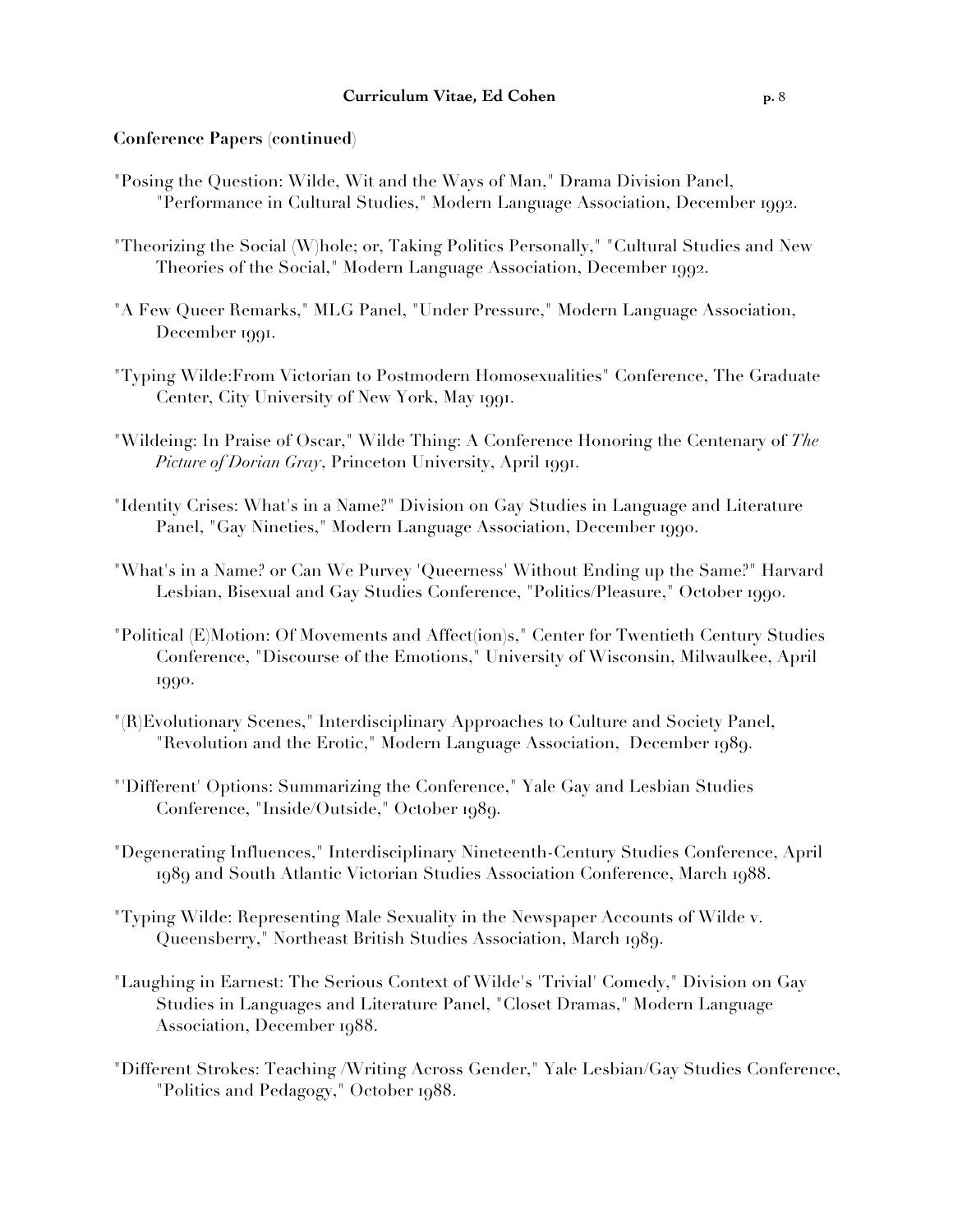#### **Featured Films**

*"Flower/Power,"* dir. Ardele Lister (2011)

#### **Film Consultant**

*Sky Burial* (2005), dir. Ellen Bruno

*Leper* (2004), dir. Ellen Bruno

*Sacrifice* (2000), dir., Ellen Bruno

*Unconditional Love* (1999), dir., Ardele Lister (MOMA permanent collection)

*Walk This Way* (1997), dir., Jane Wagner and Tina Defellicantonio

*Samsara* (1997), dir. Ellen Bruno

*Girls Like Us* (1995), dir., Jane Wagner and Tina Defellicantonio (Winner Sundance Film Festival)

 *Satya: A Prayer for the Enemy* (1994), dir., Ellen Bruno

#### **Radio Broadcasts**

"Placebo, " Radio Lab, May 18, 2007

"Oscar Wilde," *What's the Word?* Modern Language Association Radio Series, Fall 2002.

#### **PROFESSIONAL ACTIVITIES**

- Board of Directors, Independent Filmworks Inc., 2010-
- Collective Member, *Social Text* 2006-
- Associate Editor, *SIGNS*, 2005-
- Member, Editorial Board, *Victorian Literature and Culture*, 2005-
- Member, Editorial Board, *Queer Studies Journal*, 2002-
- Member, Delegate Assembly, Modern language Association of America, 1995-1998
- Member, Executive Committee, MLA Division on Popular Culture, 1992-1996
- Member, Editorial Board, *Journal of the History of Sexuality* (University of Chicago Press), 1991-1994
- Review Reader: *PMLA*, Cornell UP, Indiana UP, Routledge, Cambridge UP, University of Pennsylvania Press, Duke UP, Oxford UP